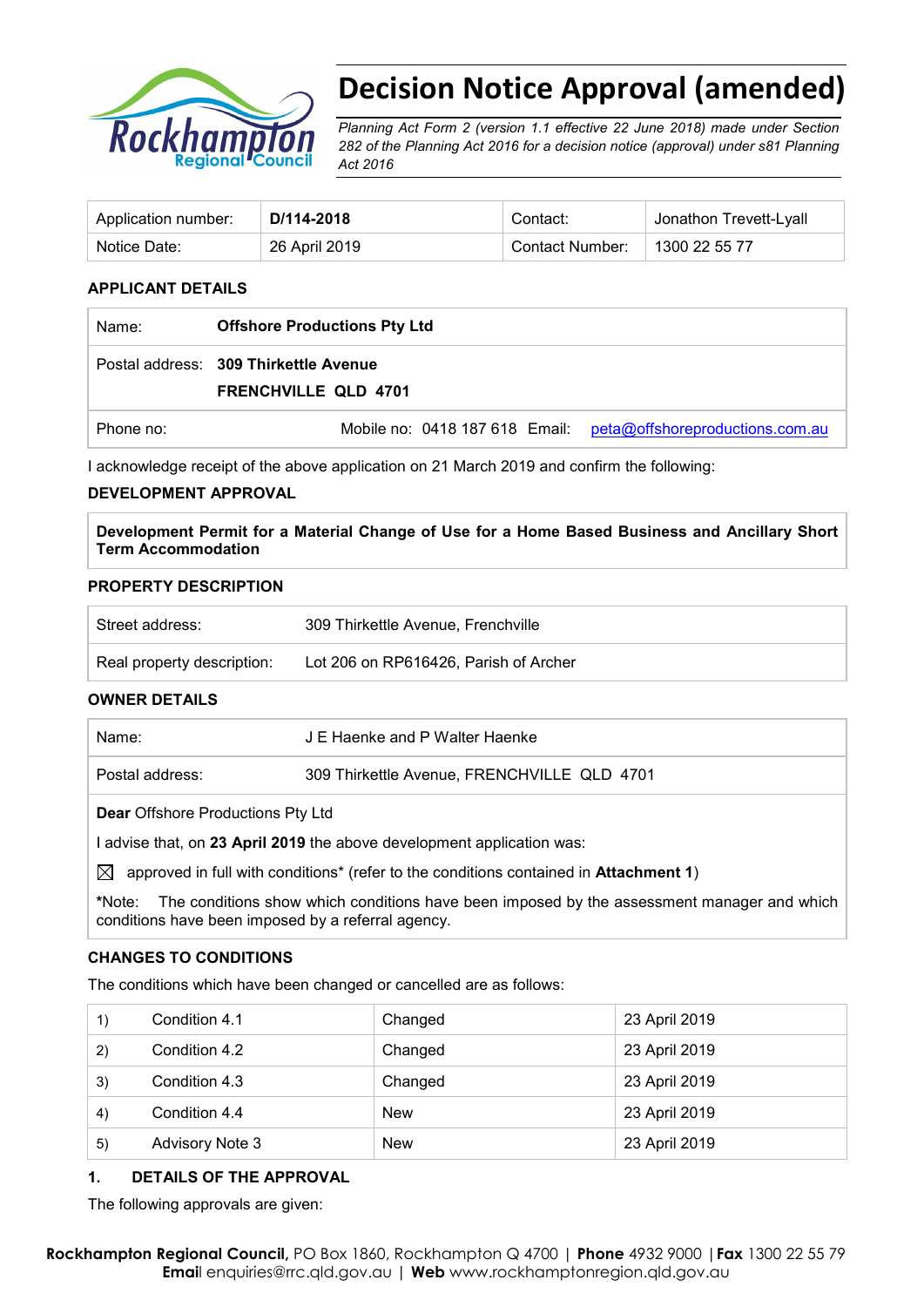|                                                                                                                                                                                                        | <b>Development</b><br><b>Permit</b> | <b>Preliminary</b><br>Approval |
|--------------------------------------------------------------------------------------------------------------------------------------------------------------------------------------------------------|-------------------------------------|--------------------------------|
| Development assessable under the planning scheme, superseded<br>planning scheme, a temporary local planning instrument, a master<br>plan or a preliminary approval which includes a variation approval | $\times$                            |                                |
| - Material change of use                                                                                                                                                                               |                                     |                                |

# **2. CONDITIONS**

This approval is subject to the conditions in Attachment 1.

# **3. FURTHER DEVELOPMENT PERMITS REQUIRED NIL**

### **4. REFERRAL AGENCIES NIL**

### **5. THE APPROVED PLANS**

**The approved development must be completed and maintained generally in accordance with the approved drawings and documents:**

| <b>Plan/Document Name</b> | Prepared by | Date | Reference No. | Version/Issue |
|---------------------------|-------------|------|---------------|---------------|
| Site Plan                 | -           | -    |               |               |

## **6. CURRENCY PERIOD FOR THE APPROVAL (s.85 of the Planning Act)**

The standard relevant periods stated in section 85 of *Planning Act 20016* apply to each aspect of development in this approval, if not stated in the conditions of approval attached.

## **7. STATEMENT OF REASONS**

| <b>Description of the</b><br>development | The proposed development is for a Change Application to Material Change of<br>Use for a Home Based Business and ancillary Short-Term Accommodation.                                                                                                                                                                                                             |  |  |
|------------------------------------------|-----------------------------------------------------------------------------------------------------------------------------------------------------------------------------------------------------------------------------------------------------------------------------------------------------------------------------------------------------------------|--|--|
| <b>Reasons for Decision</b>              | The proposed changes decrease the potential impacts of the proposed<br>a)<br>development and the surrounding residential area.                                                                                                                                                                                                                                  |  |  |
|                                          | The changes result in the Home Based business being small in scale and<br>b)<br>intensity, ensure that the safety and private recreation needs of adjoining<br>premises are minimised, and that the streetscape and street function are<br>not adversely affected.                                                                                              |  |  |
| <b>Description of the</b><br>development | The proposed development is for a Material Change of Use for a Home Based<br>Business and ancillary Short-Term Accommodation.                                                                                                                                                                                                                                   |  |  |
| <b>Reasons for Decision</b>              | The proposed use does not compromise the strategic framework in the<br>a)<br>Rockhampton Region Planning Scheme 2015;                                                                                                                                                                                                                                           |  |  |
|                                          | Assessment of the development against the relevant zone purpose,<br>b)<br>planning scheme codes and planning scheme policies demonstrates that<br>the proposed development will not cause significant adverse impacts on<br>the surrounding natural environment, built environment and infrastructure,<br>community facilities, or local character and amenity; |  |  |
|                                          | The proposed development does not compromise the relevant State<br>C)<br>Planning Policy; and                                                                                                                                                                                                                                                                   |  |  |
|                                          | On balance, the application should be approved because<br>d)<br>the<br>circumstances favour Council exercising its discretion to approve the<br>application even though the development does not comply with an aspect<br>of the assessment benchmarks.                                                                                                         |  |  |
| <b>Assessment</b><br><b>Benchmarks</b>   | proposed development was assessed against the following assessment<br>The                                                                                                                                                                                                                                                                                       |  |  |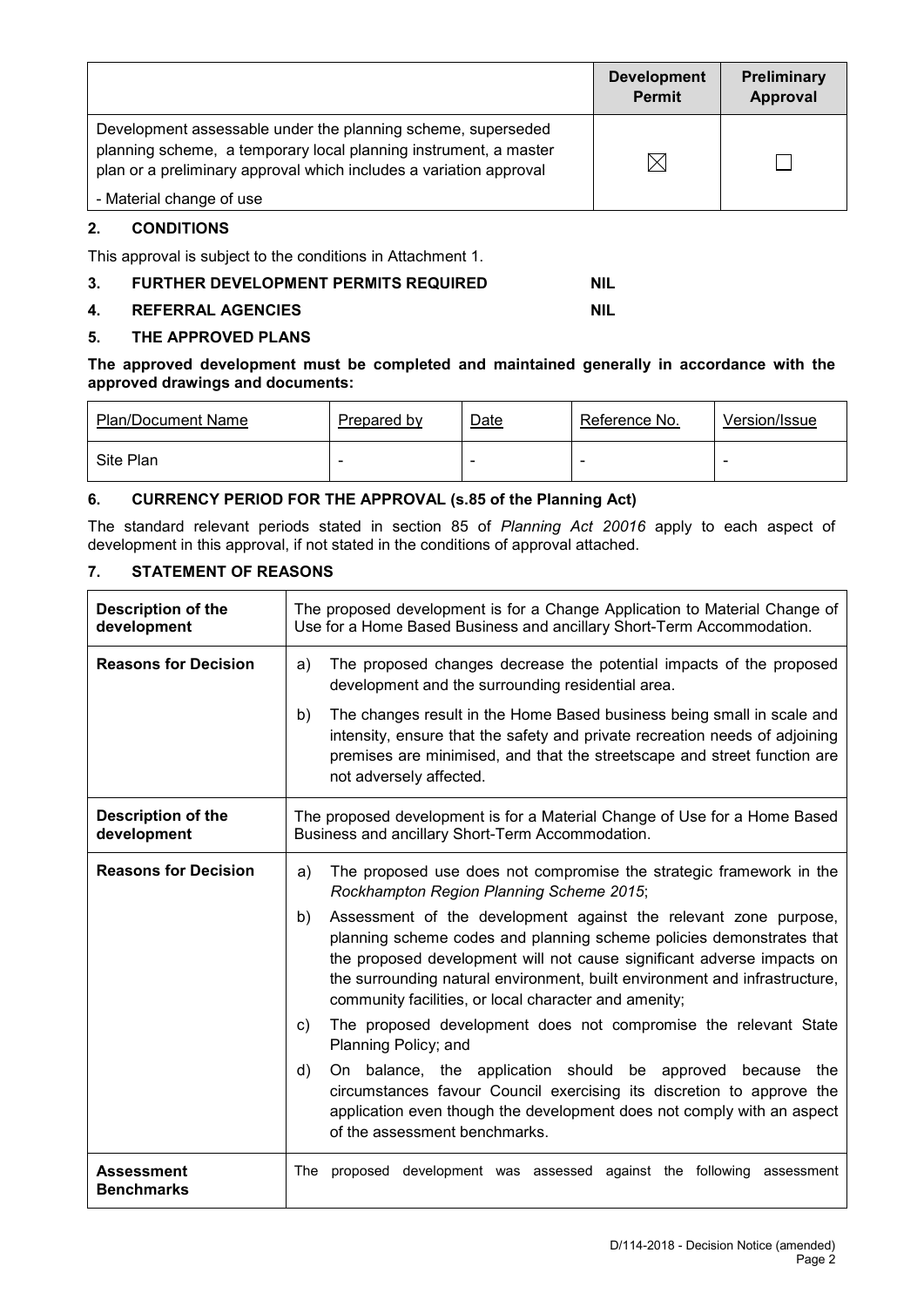|                                                           | benchmarks:<br>Low Density Residential Zone.                                                                                                                                                                          |                                                                                                                                                                                                                                          |  |
|-----------------------------------------------------------|-----------------------------------------------------------------------------------------------------------------------------------------------------------------------------------------------------------------------|------------------------------------------------------------------------------------------------------------------------------------------------------------------------------------------------------------------------------------------|--|
| <b>Compliance with</b><br>assessment<br><b>benchmarks</b> | The development was assessed against all of the assessment benchmarks<br>listed above and complies with all of these with the exception listed below.                                                                 |                                                                                                                                                                                                                                          |  |
|                                                           | <b>Assessment</b><br><b>Benchmark</b>                                                                                                                                                                                 | Reasons for the approval despite non-<br>compliance with benchmark                                                                                                                                                                       |  |
| Low Density Residential<br>Zone                           |                                                                                                                                                                                                                       | The proposed Home Based Business will create<br>minimal noise outside of the standard hours of<br>operation. The extended operation hours will not<br>adversely affect the character and amenity of the<br>surrounding residential area. |  |
| <b>Matters prescribed by</b><br>regulation                | The State Planning Policy – Part E;<br>٠<br>The Central Queensland Regional Plan;<br>٠<br>The Rockhampton Region Planning Scheme 2015; and<br>The common material, being the material submitted with the application. |                                                                                                                                                                                                                                          |  |

## **8. RIGHTS OF APPEAL**

The rights of an applicant to appeal to a tribunal or the Planning and Environment Court against a decision about a development application are set out in chapter 6, part 1 of the *Planning Act 2016*. For particular applications, there may also be a right to make an application for a declaration by a tribunal (see chapter 6, part 2 of the *Planning Act 2016).*

### *Appeal by an applicant*

An applicant for a development application may appeal to the Planning and Environment Court against the following:

- the refusal of all or part of the development application
- a provision of the development approval
- the decision to give a preliminary approval when a development permit was applied for
- a deemed refusal of the development application.

An applicant may also have a right to appeal to the Development tribunal. For more information, see schedule 1 of the *Planning Act 2016*.

The timeframes for starting an appeal in the Planning and Environment Court are set out in section 229 of the *Planning Act 2016*.

**Attachment 2** is an extract from the *Planning Act 2016* that sets down the applicant's appeal rights and the appeal rights of a submitter.

# **9. WHEN THE DEVELOPMENT APPROVAL TAKES EFFECT**

This development approval takes effect:

From the time the decision notice is given – if there is no submitter and the applicant does not appeal the decision to the court.

Or

When the submitter's appeal period ends  $-$  if there is a submitter and the applicant does not appeal the decision to the court.

Or

Subject to the decision of the court, when the appeal is finally decided  $-$  if an appeal is made to the court.

### **10. ORIGINAL DECISION ASSESSMENT MANAGER**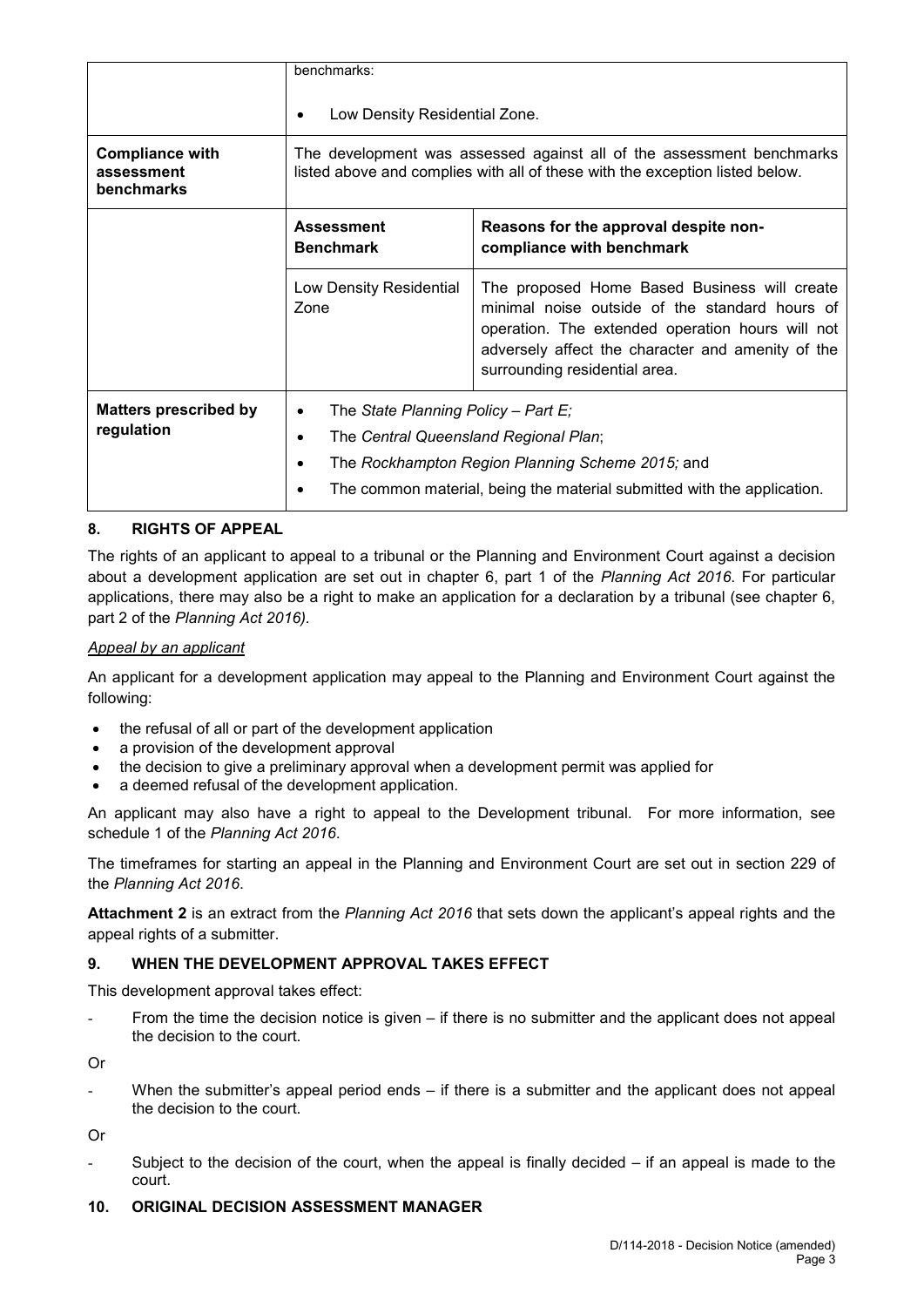| Name:           | Tarnya Fitzgibbon<br><b>COORDINATOR</b><br>DEVELOPMENT ASSESSMENT    | Date:               | 30 November 2018 |
|-----------------|----------------------------------------------------------------------|---------------------|------------------|
| 11 <sub>1</sub> | <b>ASSESSMENT MANAGER</b>                                            |                     |                  |
| Name:           | Amanda O'Mara<br><b>ACTING COORDINATOR</b><br>DEVELOPMENT ASSESSMENT | Signature: A O'Mara | 26 April 2019    |

### **Attachment 1 – Conditions of the approval**

*Part 1* **–** *Conditions imposed by the assessment manager [Note: where a condition is imposed about infrastructure under Chapter 4 of the Planning Act 2016, the relevant provision of the Act under which this condition was imposed must be specified.]*

### **Attachment 2—Extract on appeal rights**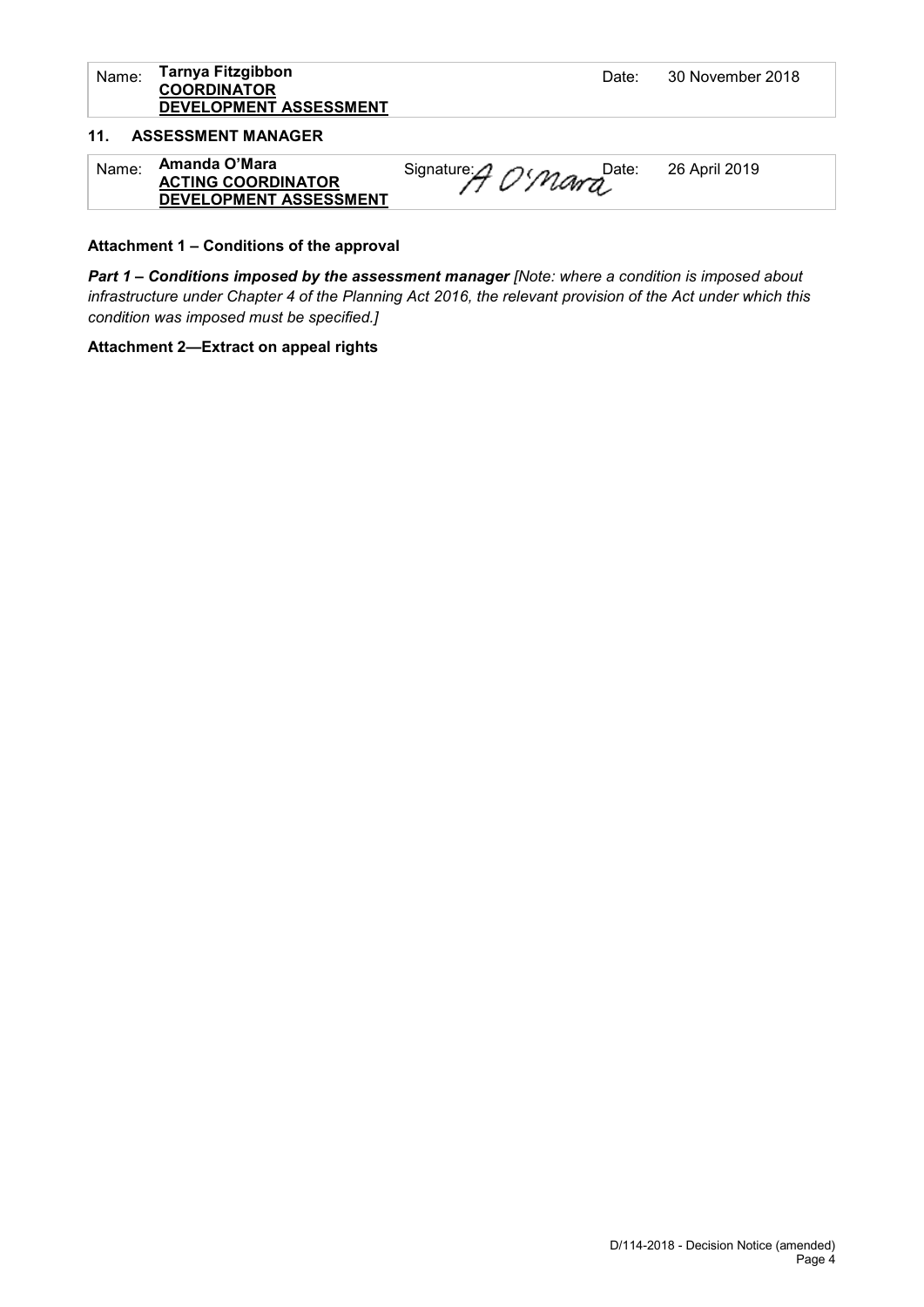

# **Attachment 1 – Part 1 Rockhampton Regional Council Conditions**

*Planning Act 2016*

# 1.0 ADMINISTRATION

- 1.1 The Developer and his employee, agent, contractor or invitee is responsible for ensuring compliance with the conditions of this development approval.
- 1.2 Where these Conditions refer to "Council" in relation to requiring Council to approve or to be satisfied as to any matter, or conferring on the Council a function, power or discretion, that role may be fulfilled in whole or in part by a delegate appointed for that purpose by the Council.
- 1.3 All conditions, works, or requirements of this development approval must be undertaken and completed:
	- 1.3.1 to Council's satisfaction;
	- 1.3.2 at no cost to Council; and
	- 1.3.3 prior to the commencement of the use,

unless otherwise stated.

1.4 All works must be designed, constructed and maintained in accordance with the relevant Council policies, guidelines and standards, unless otherwise stated.

# 2.0 APPROVED PLANS AND DOCUMENTS

2.1 The approved development must be completed and maintained generally in accordance with the approved plans and documents, except where amended by any condition of this development approval:

| Plan/Document Name   Prepared by | <u>Date</u> | Reference No. | Version/Issue |
|----------------------------------|-------------|---------------|---------------|
| Site Plan                        |             |               |               |

- 2.2 Where there is any conflict between the conditions of this development approval and the details shown on the approved plans and documents, the conditions of this development approval must prevail.
- 2.3 Where conditions require the above plans or documents to be amended, the revised document must be submitted for approval by Council prior to the commencement of the use.

# 3.0 ENVIRONMENTAL HEALTH

- 3.1 Any lighting devices associated with the development, such as sensory lighting, must be positioned on the development site and shielded so as not to cause glare or other nuisance to nearby residents and motorists. Night lighting must be designed, constructed and operated in accordance with *Australian Standard AS4282 "Control of the obtrusive effects of outdoor lighting"*.
- 3.2 Noise emitted from the activity must not cause an environmental nuisance.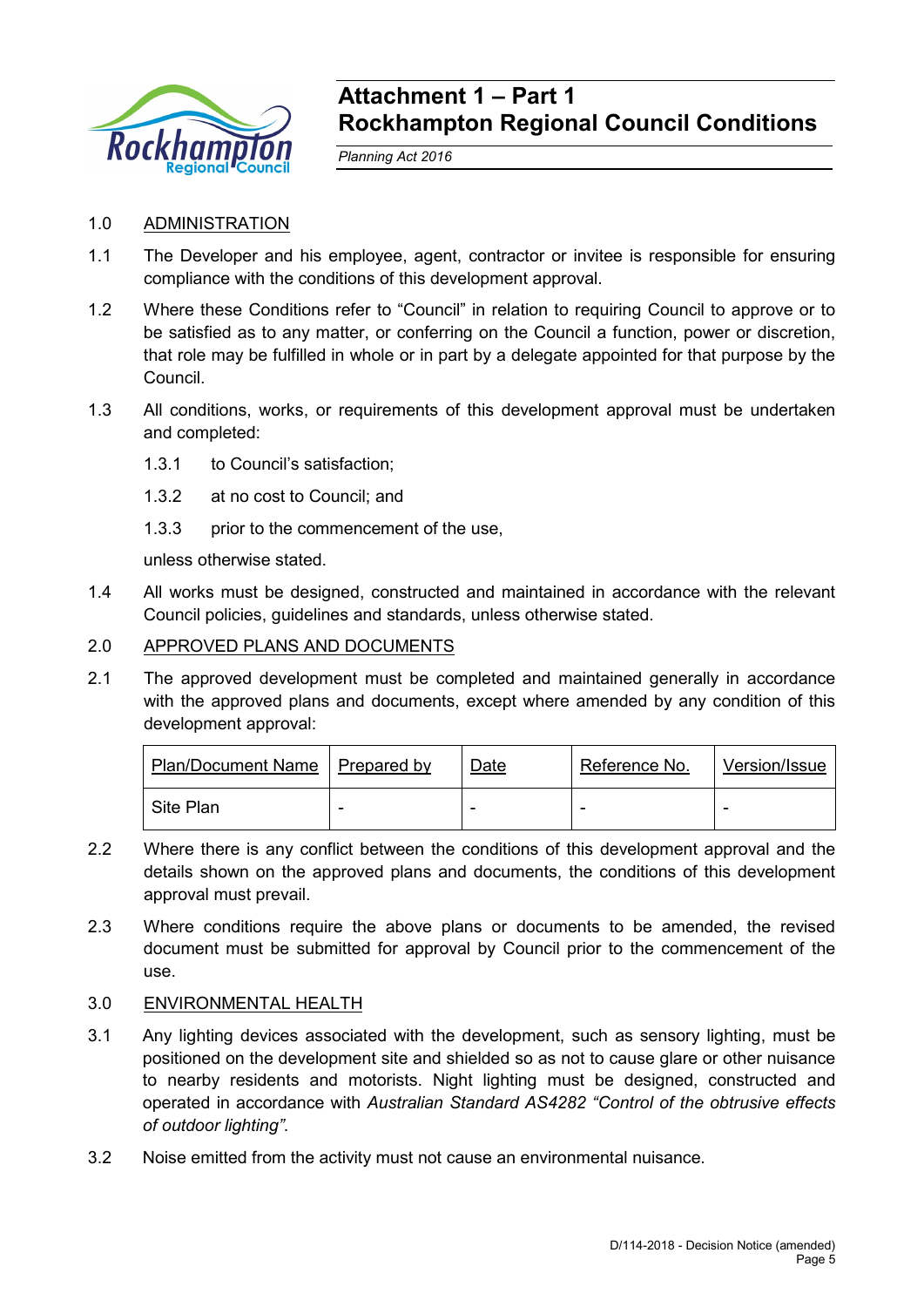- 3.3 Operations on the site must have no significant impact on the amenity of adjoining premises or the surrounding area due to the emission of light, noise or dust.
- 3.4 When requested by Council, noise monitoring must be undertaken and recorded within three (3) months, to investigate any genuine complaint of nuisance caused by noise. The monitoring data, an analysis of the data and a report, including noise mitigation measures, must be provided to Council within fourteen (14) days of the completion of the investigation. Council may require any noise mitigation measures identified in the assessment to be implemented within appropriate timeframes. Noise measurements must be compared with the acoustic quality objectives specified in the most recent edition of the *Environmental Protection (Noise) Policy 2008*.

# 4.0 OPERATING PROCEDURES

- 4.1 The hours of operation for the Home Based Business must be limited to 0630 hours to 2000 hours on Monday to Sunday, with the exception of condition 4.4.
- 4.2 The use must at all times:
	- 4.2.1 involve a minimum of one (1) resident of the dwelling;
	- 4.2.2 not employ more than one (1) worker not residing at the premises;
	- 4.2.3 contain all visitor parking within the site;
	- 4.2.4 limit the vehicle trips per day to a maximum of ten (10) trips; and
	- 4.2.5 limit the maximum gross vehicle mass to 4.5 tonnes tare weight.
- 4.3 When providing accommodation, the use must not:
	- 4.3.1 allow for a total of no more than six (6) guests at any one time; and
	- 4.3.2 allow guests to stay for no more than fourteen (14) consecutive nights.
- 4.4 The Home Based Business can operate from 0500 hours to 2000 hours for a maximum of five (5) days per calendar month.

# ADVISORY NOTES

NOTE 1. General Environmental Duty

General environmental duty under the *Environmental Protection Act 1994* prohibits unlawful environmental nuisance caused by noise, aerosols, particles, dust, ash, fumes, light, odour or smoke beyond the boundaries of the property during all stages of the development including earthworks, construction and operation.

# NOTE 2. Licensable Activities

Should an activity licensable by Rockhampton Regional Council be proposed for the development site, Council's Environment and Public Health Unit must be consulted to determine whether any approvals are required. Such activities may include food preparation, storage of dangerous goods or environmentally relevant activities. Approval for such activities is required before 'fit out' and operation.

# NOTE 3. Building Works

A Building Works Permit for a change of building classification may be required in accordance with the *Building Act 1975.*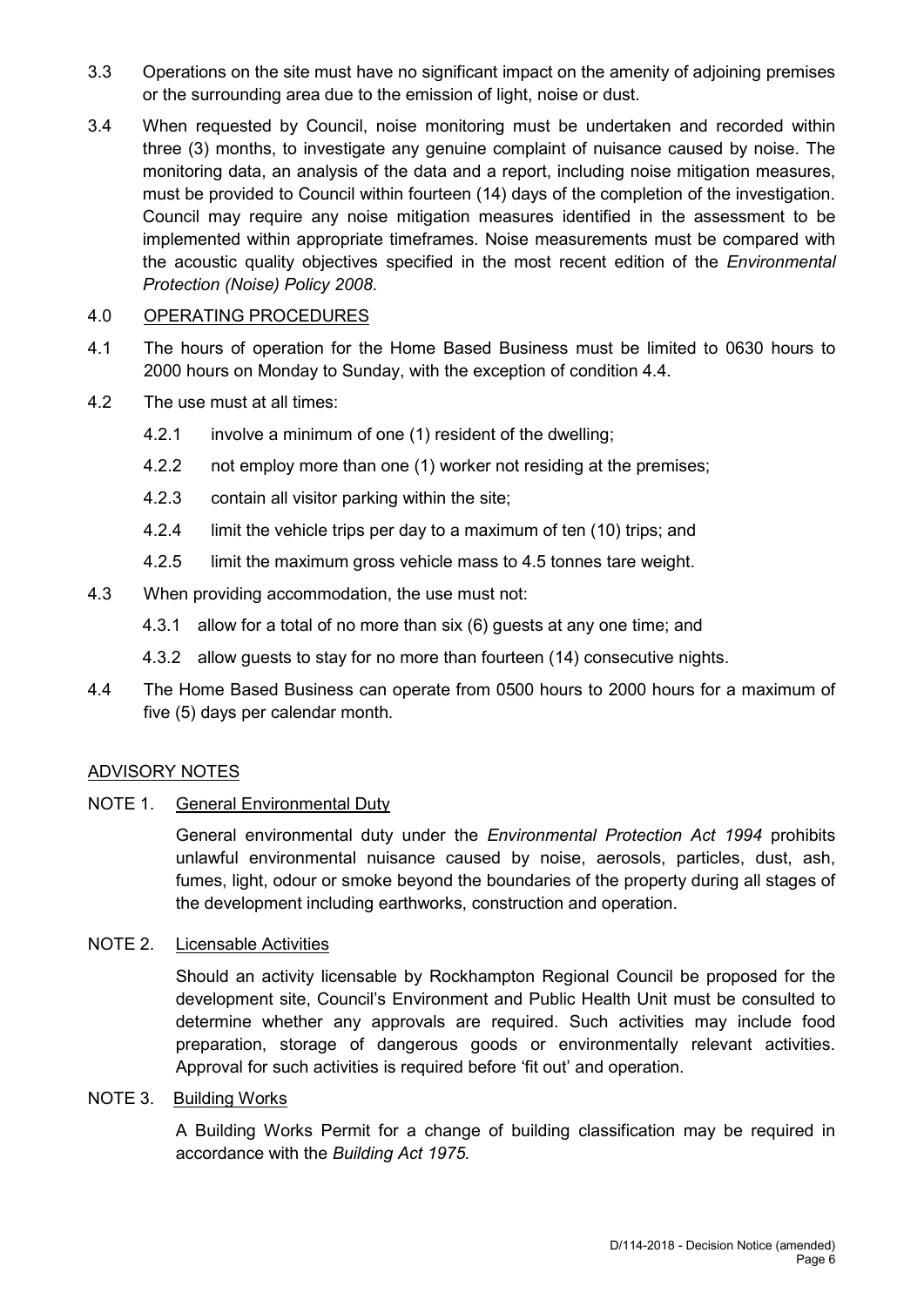

# **Attachment 2 - Appeal Rights**

*PLANNING ACT 2016*

The following is an extract from the *Planning Act 2016 (Chapter 6)*

# *Appeal rights*

### *229 Appeals to tribunal or P&E Court*

- (1) Schedule 1 states—
	- (a) matters that may be appealed to— (i)either a tribunal or the P&E Court; or (ii)only a tribunal; or
		- (iii)only the P&E Court; and
	- (b) the person— (i)who may appeal a matter (the **appellant**); and (ii)who is a respondent in an appeal of the matter; and (iii)who is a co-respondent in an appeal of the matter; and
		- (iv)who may elect to be a co-respondent in an appeal of the matter.
- (2) An appellant may start an appeal within the appeal period.
- (3) The **appeal period** is—
	- (a) for an appeal by a building advisory agency—10 business days after a decision notice for the decision is given to the agency or
	- (b) for an appeal against a deemed refusal—at any time after the deemed refusal happens; or
	- (c) for an appeal against a decision of the Minister, under chapter 7, part 4, to register premises or to renew the registration of premises—20 business days after a notice is published under section 269(3)(a) or (4); or
	- (d) for an appeal against an infrastructure charges notice-20 business days after the infrastructure charges notice is given to the person; or
	- (e) for an appeal about a deemed approval of a development application for which a decision notice has not been given—30 business days after the applicant gives the deemed approval notice to the assessment manager; or
	- (f) for any other appeal—20 business days after a notice of the decision for the matter, including an enforcement notice, is given to the person.
	- **Note**

See the P&E Court Act for the court's power to extend the appeal period.

- (4) Each respondent and co-respondent for an appeal may be heard in the appeal.
- (5) If an appeal is only about a referral agency's response, the assessment manager may apply to the tribunal or P&E Court to withdraw from the appeal.
- (6) To remove any doubt, it is declared that an appeal against an infrastructure charges notice must not be about—
	- (a) the adopted charge itself; or
	- (b) for a decision about an offset or refund—
		- (i) the establishment cost of trunk infrastructure identified in a LGIP; or
	- (ii) the cost of infrastructure decided using the method included in the local government's charges resolution.

### **230 Notice of appeal**

- (1) An appellant starts an appeal by lodging, with the registrar of the tribunal or P&E Court, a notice of appeal that— (a) is in the approved form; and
	- (b) succinctly states the grounds of the appeal.
- (2) The notice of appeal must be accompanied by the required fee.
- (3) The appellant or, for an appeal to a tribunal, the registrar must, within the service period, give a copy of the notice of appeal to—
- (a) the respondent for the appeal; and
- (b) each co-respondent for the appeal; and
- (c) for an appeal about a development application under schedule 1, table 1, item 1—each principal submitter for the development application; and
- (d) for an appeal about a change application under schedule 1, table 1, item 2—each principal submitter for the change application; and
- (e) each person who may elect to become a co-respondent for the appeal, other than an eligible submitter who is not a principal submitter in an appeal under paragraph (c) or (d); and
- (f) for an appeal to the P&E Court—the chief executive; and
- (g) for an appeal to a tribunal under another Act—any other person who the registrar considers appropriate.
- (4) The **service period** is—
	- (a) if a submitter or advice agency started the appeal in the P&E Court—2 business days after the appeal is started; or
	- (b) otherwise—10 business days after the appeal is started.
- (5) A notice of appeal given to a person who may elect to be a co-respondent must state the effect of subsection
- (6) A person elects to be a co-respondent by filing a notice of election, in the approved form, within 10 business days after the notice of appeal is given to the person*.*
- **231 Other appeals**
- (1) Subject to this chapter, schedule 1 and the P&E Court Act, unless the Supreme Court decides a decision or other matter under this Act is affected by jurisdictional error, the decision or matter is non-appealable.
- (2) The Judicial Review Act 1991, part 5 applies to the decision or matter to the extent it is affected by jurisdictional error.
- (3) A person who, but for subsection (1) could have made an application under the Judicial Review Act 1991 in relation to the decision or matter, may apply under part 4 of that Act for a statement of reasons in relation to the decision or matter.
- (4) In this section— **decision** includes—
	- (a) conduct engaged in for the purpose of making a decision; and
	- (b) other conduct that relates to the making of a decision; and
	- (c) the making of a decision or the failure to make a decision; and
	- (d) a purported decision; and
	- (e) a deemed refusal.
- **non-appealable**, for a decision or matter, means the decision or matter—
	- (a) is final and conclusive; and
	- (b) may not be challenged, appealed against, reviewed, quashed, set aside or called into question in any other way under the Judicial Review Act 1991 or otherwise, whether by the Supreme Court, another court, a tribunal or another entity; and
	- (c) is not subject to any declaratory, injunctive or other order of the Supreme Court, another court, a tribunal or another entity on any ground.

### **232 Rules of the P&E Court**

- (1) A person who is appealing to the P&E Court must comply with the rules of the court that apply to the appeal.
- (2) However, the P&E Court may hear and decide an appeal even if the person has not complied with rules of the P&E Court.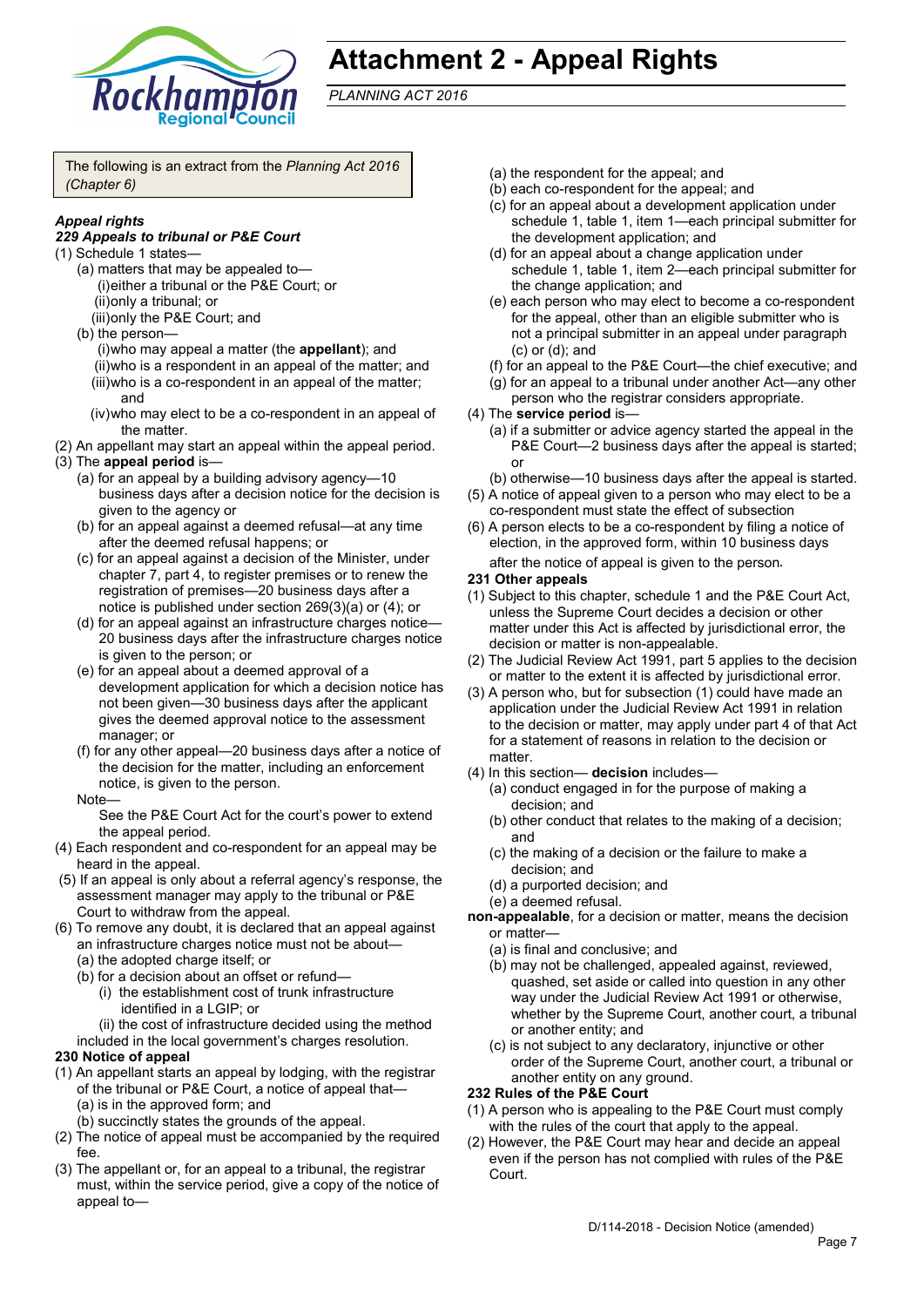

# **Appeal Rights**

*PLANNING ACT 2016*

# **Schedule 1**

#### **Appeals section 229**

#### **1 Appeal rights and parties to appeals**

(1) Table 1 states the matters that may be appealed to—(a) the P&E court; or (b) a tribunal.

- (2) However, table 1 applies to a tribunal only if the matter involves—
	- (a) the refusal, or deemed refusal of a development application, for—
	- (i) a material change of use for a classified building; or
	- (ii) operational work associated with building work, a retaining wall, or a tennis court; or
	- (b) a provision of a development approval for—
	- (i) a material change of use for a classified building; or
- (ii) operational work associated with building work, a retaining wall, or a tennis court; or
	- (c) if a development permit was applied for—the decision to give a preliminary approval for— (i) a material change of use for a classified building; or
		- (ii) operational work associated with building work, a retaining wall, or a tennis court; or
	- (d) a development condition if—
		- (i) the development approval is only for a material change of use that involves the use of a building classified under the Building Code as a class 2 building; and
		- (ii) the building is, or is proposed to be, not more than 3 storeys; and
		- (iii) the proposed development is for not more than 60 sole-occupancy units; or
	- (e) a decision for, or a deemed refusal of, an extension application for a development approval that is only for a material change of use of a classified building; or
	- (f) a decision for, or a deemed refusal of, a change application for a development approval that is only for a material change of use of a classified building; or
	- (g) a matter under this Act, to the extent the matter relates to—
		- (i) the Building Act, other than a matter under that Act that may or must be decided by the Queensland Building and Construction Commission; or
		- (ii) the Plumbing and Drainage Act, part 4 or 5; or
	- (h) a decision to give an enforcement notice in relation to a matter under paragraphs (a) to (g); or
	- (i) a decision to give an infrastructure charges notice; or
	- (j) the refusal, or deemed refusal, of a conversion application; or
	- (k) a matter that, under another Act, may be appealed to the tribunal; or
- (l) a matter prescribed by regulation. (3) Also, table 1 does not apply to a tribunal if the matter
	- involves—
	- (a) for a matter in subsection  $(2)(a)$  to  $(d)$ 
		- (i) a development approval for which the development application required impact assessment; and
		- (ii) a development approval in relation to which the assessment manager received a properly made submission for the development application; or
	- (b) a provision of a development approval about the identification or inclusion, under a variation approval, of a matter for the development.
- (4) Table 2 states the matters that may be appealed only to the P&E Court.
- (5) Table 3 states the matters that may be appealed only to the tribunal.
- (6) In each table—
	- (a) column 1 states the appellant in the appeal; and
	- (b) column 2 states the respondent in the appeal; and
	- (c) column 3 states the co-respondent (if any) in the appeal; and
	- (d) column 4 states the co-respondents by election (if any) in the appeal.
- (7) If the chief executive receives a notice of appeal under section 230(3)(f), the chief executive may elect to be a corespondent in the appeal.

| Table 1<br>Appeals to the P&E Court and, for certain matters, to a tribunal                                                                                                                                                                                                                                                                    |                           |                                         |                                                       |  |
|------------------------------------------------------------------------------------------------------------------------------------------------------------------------------------------------------------------------------------------------------------------------------------------------------------------------------------------------|---------------------------|-----------------------------------------|-------------------------------------------------------|--|
| 1. Development applications<br>An appeal may be made against-<br>(a) the refusal of all or part of the development application; or<br>(b) the deemed refusal of the development application; or<br>(c) a provision of the development approval; or<br>(d) if a development permit was applied for-the decision to give a preliminary approval. |                           |                                         |                                                       |  |
| Column 1                                                                                                                                                                                                                                                                                                                                       | Column 2                  | Column 3                                | Column 4                                              |  |
| Appellant                                                                                                                                                                                                                                                                                                                                      | Respondent                | Co-respondent<br>$($ if any $)$         | Co-respondent by election<br>$(if$ any)               |  |
| The applicant                                                                                                                                                                                                                                                                                                                                  | The assessment<br>manager | If the appeal is about<br>a concurrence | 1 A concurrence agency that is<br>not a co-respondent |  |
| D/114-2018 - Decision Notice (amended)                                                                                                                                                                                                                                                                                                         |                           |                                         |                                                       |  |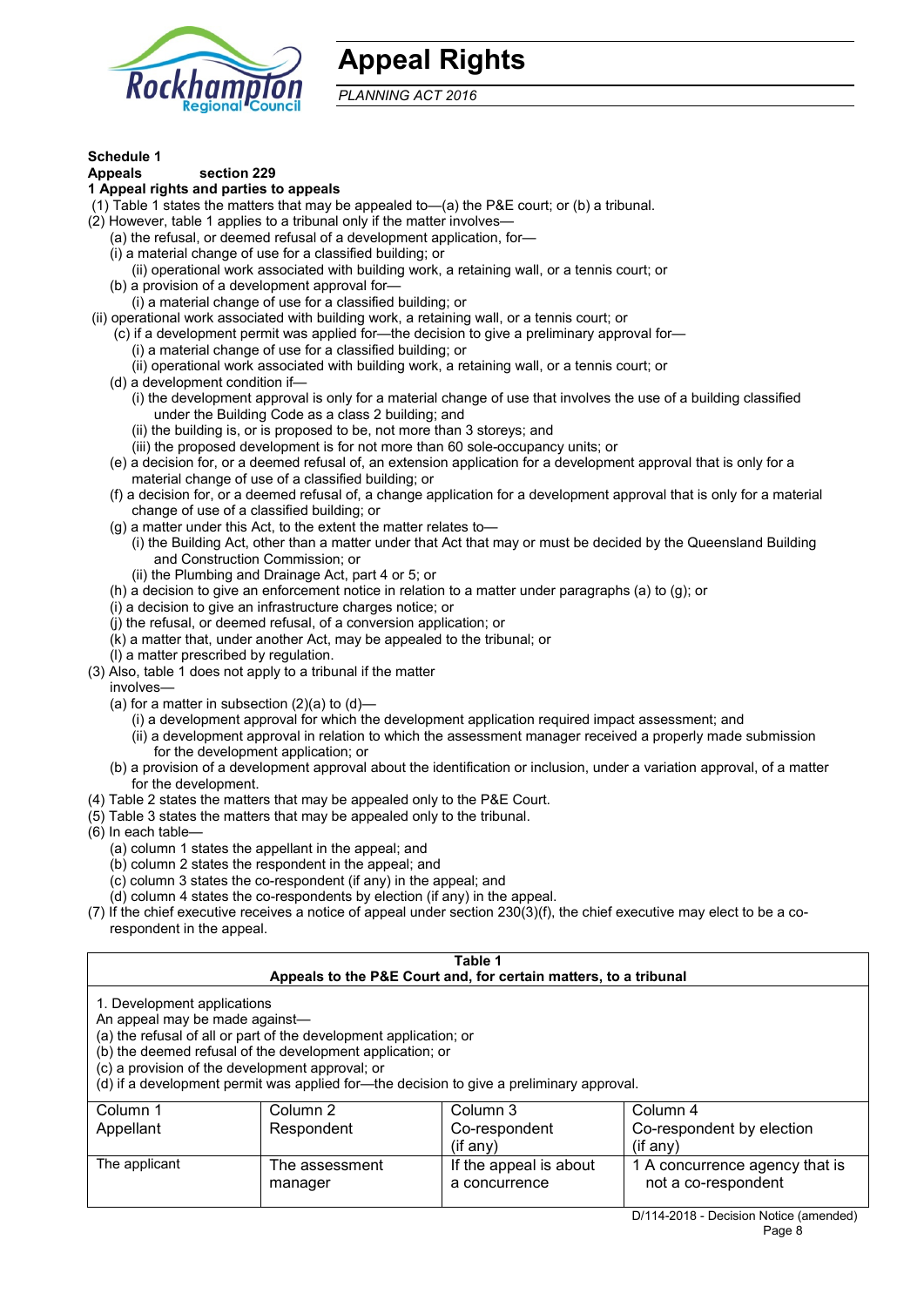| Table 1<br>Appeals to the P&E Court and, for certain matters, to a tribunal                                                                                                                                                                                                                                                                                                                                                                                                                                                                                                                                                                                                                                                                                                                                                                                          |                                   |                                                                 |                                                                                                                                                                                                                                                                                                                                                 |
|----------------------------------------------------------------------------------------------------------------------------------------------------------------------------------------------------------------------------------------------------------------------------------------------------------------------------------------------------------------------------------------------------------------------------------------------------------------------------------------------------------------------------------------------------------------------------------------------------------------------------------------------------------------------------------------------------------------------------------------------------------------------------------------------------------------------------------------------------------------------|-----------------------------------|-----------------------------------------------------------------|-------------------------------------------------------------------------------------------------------------------------------------------------------------------------------------------------------------------------------------------------------------------------------------------------------------------------------------------------|
|                                                                                                                                                                                                                                                                                                                                                                                                                                                                                                                                                                                                                                                                                                                                                                                                                                                                      |                                   | agency's referral<br>response-the<br>concurrence agency         | 2 If a chosen Assessment<br>manager is the respondent-<br>the prescribed assessment<br>manager<br>3 Any eligible advice agency for<br>the application<br>4 Any eligible submitter for the<br>application                                                                                                                                        |
| 2. Change applications<br>An appeal may be made against-<br>(a) a responsible entity's decision for a change application, other than a decision made by the P&E court; or<br>(b) a deemed refusal of a change application.                                                                                                                                                                                                                                                                                                                                                                                                                                                                                                                                                                                                                                           |                                   |                                                                 |                                                                                                                                                                                                                                                                                                                                                 |
| Column 1<br>Appellant                                                                                                                                                                                                                                                                                                                                                                                                                                                                                                                                                                                                                                                                                                                                                                                                                                                | Column <sub>2</sub><br>Respondent | Column 3<br>Co-respondent<br>(if any)                           | Column 4<br>Co-respondent by election<br>(if any)                                                                                                                                                                                                                                                                                               |
| 1 The applicant<br>2 If the responsible<br>entity is the<br>assessment<br>manager-an<br>affected entity that<br>gave a pre-request<br>notice or response<br>notice                                                                                                                                                                                                                                                                                                                                                                                                                                                                                                                                                                                                                                                                                                   | The responsible<br>entity         | If an affected entity<br>starts the appeal-the<br>applicant     | 1 A concurrence agency for the<br>development application<br>2 If a chosen assessment<br>manager is the respondent-<br>the prescribed assessment<br>manager<br>3 A private certifier for the<br>development application<br>4 Any eligible advice agency for<br>the change application<br>5 Any eligible submitter for the<br>change application |
| 3. Extension applications<br>An appeal may be made against-<br>(a) the assessment manager's decision about an extension application; or<br>(b) a deemed refusal of an extension application.                                                                                                                                                                                                                                                                                                                                                                                                                                                                                                                                                                                                                                                                         |                                   |                                                                 |                                                                                                                                                                                                                                                                                                                                                 |
| Column 1<br>Appellant                                                                                                                                                                                                                                                                                                                                                                                                                                                                                                                                                                                                                                                                                                                                                                                                                                                | Column <sub>2</sub><br>Respondent | Column 3<br>Co-respondent<br>(if any)                           | Column 4<br>Co-respondent by election<br>(if any)                                                                                                                                                                                                                                                                                               |
| 1 The applicant<br>1<br>For a matter other<br>2<br>than a deemed<br>refusal of an<br>extension<br>application $-$ a<br>concurrence<br>agency, other than<br>the chief executive,<br>for the application                                                                                                                                                                                                                                                                                                                                                                                                                                                                                                                                                                                                                                                              | The assessment<br>manager         | If a concurrence<br>agency starts the<br>appeal - the applicant | If a chosen assessment<br>manager is the respondent – the<br>prescribed assessment manager                                                                                                                                                                                                                                                      |
| 4. Infrastructure charges notices<br>An appeal may be made against an infrastructure charges notice on 1 or more of the following grounds<br>a) The notice involved an error relating to $-$<br>(i) The application of the relevant adopted charge; or<br>Examples of errors in applying an adopted charge -<br>The incorrect application of gross floor area for a non-residential development<br>Applying an incorrect 'use category', under a regulation, to the development<br>The working out of extra demands, for section 120; or<br>(i)<br>An offset or refund; or<br>(ii)<br>b) The was no decision about an offset or refund; or<br>c) If the infrastructure charges notice states a refund will be given – the timing for giving the refund; or<br>d) The amount of the charge is so unreasonable that no reasonable relevant local government could have |                                   |                                                                 |                                                                                                                                                                                                                                                                                                                                                 |
|                                                                                                                                                                                                                                                                                                                                                                                                                                                                                                                                                                                                                                                                                                                                                                                                                                                                      |                                   |                                                                 | D/114-2018 - Decision Notice (amended)<br>Page 9                                                                                                                                                                                                                                                                                                |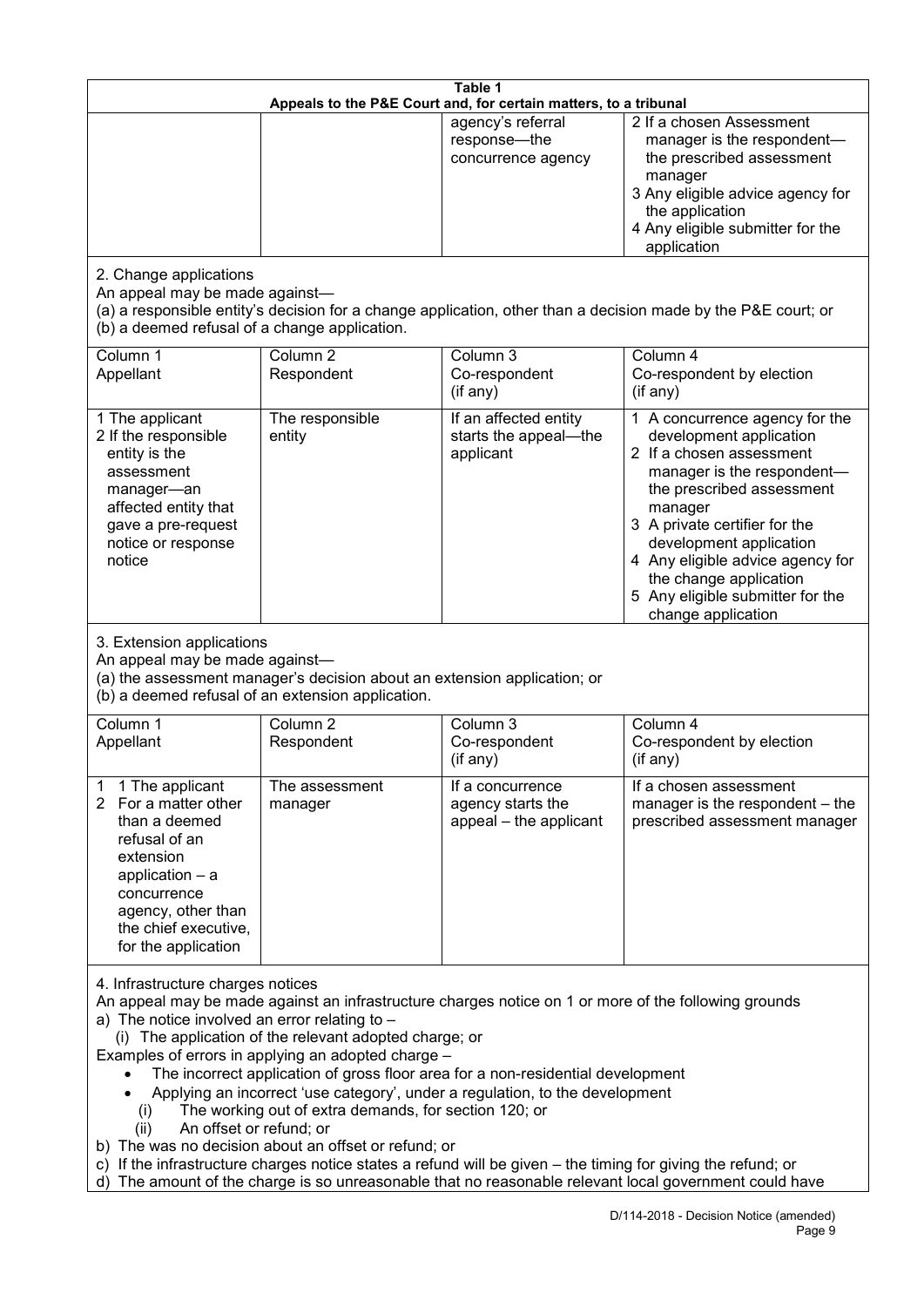| Table 1                                                                                                                                                                                                                                                                           |                                                                           |                                       |                                                                                                                                                                                                                     |
|-----------------------------------------------------------------------------------------------------------------------------------------------------------------------------------------------------------------------------------------------------------------------------------|---------------------------------------------------------------------------|---------------------------------------|---------------------------------------------------------------------------------------------------------------------------------------------------------------------------------------------------------------------|
| Appeals to the P&E Court and, for certain matters, to a tribunal<br>imposed the amount.                                                                                                                                                                                           |                                                                           |                                       |                                                                                                                                                                                                                     |
|                                                                                                                                                                                                                                                                                   |                                                                           |                                       |                                                                                                                                                                                                                     |
|                                                                                                                                                                                                                                                                                   |                                                                           |                                       |                                                                                                                                                                                                                     |
|                                                                                                                                                                                                                                                                                   |                                                                           |                                       |                                                                                                                                                                                                                     |
| Column 1<br>Appellant                                                                                                                                                                                                                                                             | Column <sub>2</sub><br>Respondent                                         | Column 3<br>Co-respondent<br>(if any) | Column 4<br>Co-respondent by election<br>(if any)                                                                                                                                                                   |
| The person given the<br>Infrastructure charges<br>notice                                                                                                                                                                                                                          | The local government<br>that gave the<br>infrastructure charges<br>notice | $\overline{\phantom{0}}$              |                                                                                                                                                                                                                     |
| 5. Conversion applications<br>An appeal may be made against-<br>(a) the refusal of a conversion application; or                                                                                                                                                                   | (b) a deemed refusal of a conversion application.                         |                                       |                                                                                                                                                                                                                     |
| Column 1<br>Appellant                                                                                                                                                                                                                                                             | Column 2<br>Respondent                                                    | Column 3<br>Co-respondent<br>(if any) | Column 4<br>Co-respondent by election<br>(if any)                                                                                                                                                                   |
| The applicant                                                                                                                                                                                                                                                                     | The local government<br>to which the conversion<br>application was made   | $\blacksquare$                        | L,                                                                                                                                                                                                                  |
| 6. Enforcement notices                                                                                                                                                                                                                                                            | An appeal may be made against the decision to give an enforcement notice. |                                       |                                                                                                                                                                                                                     |
| Column 1<br>Appellant                                                                                                                                                                                                                                                             | Column <sub>2</sub><br>Respondent                                         | Column 3<br>Co-respondent<br>(if any) | Column 4<br>Co-respondent by election<br>(if any)                                                                                                                                                                   |
| The person given the<br>enforcement notice                                                                                                                                                                                                                                        | The enforcement<br>authority                                              |                                       | If the enforcement authority is<br>not the local government for<br>the premises in relation to which<br>the offence is alleged to have<br>happened-the local<br>government                                          |
|                                                                                                                                                                                                                                                                                   |                                                                           | Table 2                               |                                                                                                                                                                                                                     |
| Appeals to the P&E Court only<br>1. Appeals from tribunal<br>An appeal may be made against a decision of a tribunal, other than a decision under<br>section 252, on the ground of-<br>(a) an error or mistake in law on the part of the tribunal; or<br>(b) jurisdictional error. |                                                                           |                                       |                                                                                                                                                                                                                     |
| Column 1<br>Appellant                                                                                                                                                                                                                                                             | Column <sub>2</sub><br>Respondent                                         | Column 3<br>Co-respondent<br>(if any) | Column 4<br>Co-respondent by election<br>(if any)                                                                                                                                                                   |
| A party to the<br>proceedings for the<br>decision                                                                                                                                                                                                                                 | The other party to the<br>proceedings for the<br>decision                 | $\overline{\phantom{a}}$              |                                                                                                                                                                                                                     |
| 2. Eligible submitter appeals<br>or<br>(b) a variation request.                                                                                                                                                                                                                   | application, to the extent that the decision relates to-                  |                                       | An appeal may be made against the decision to give a development approval, or an approval for a change<br>(a) any part of the development application for the development approval that required impact assessment; |
| Column 1                                                                                                                                                                                                                                                                          | Column <sub>2</sub>                                                       | Column 3                              | Column 4                                                                                                                                                                                                            |

Co-respondent

Appellant

Respondent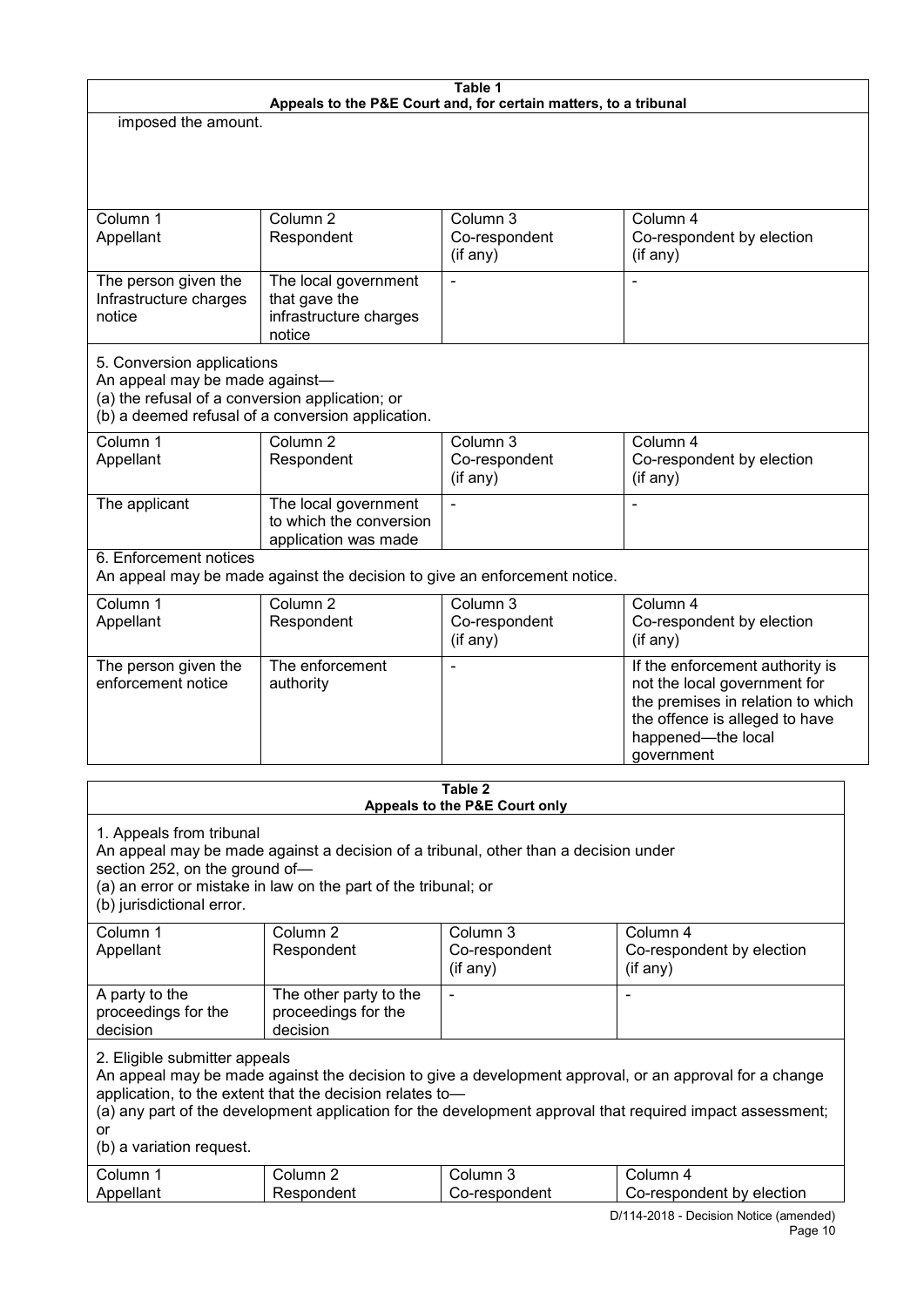| Table 2<br>Appeals to the P&E Court only                                                                                                                                                                                                                                                                                                                                                                           |                                                                                                                                                                                                      |                                                                                                                           |                                                                                                                                  |
|--------------------------------------------------------------------------------------------------------------------------------------------------------------------------------------------------------------------------------------------------------------------------------------------------------------------------------------------------------------------------------------------------------------------|------------------------------------------------------------------------------------------------------------------------------------------------------------------------------------------------------|---------------------------------------------------------------------------------------------------------------------------|----------------------------------------------------------------------------------------------------------------------------------|
|                                                                                                                                                                                                                                                                                                                                                                                                                    |                                                                                                                                                                                                      | (if any)                                                                                                                  | (if any)                                                                                                                         |
| 1 For a development<br>application-an<br>eligible submitter for<br>the development<br>application<br>2 For a change<br>application-an<br>eligible submitter for<br>the change<br>application                                                                                                                                                                                                                       | 1 For a development<br>application-the<br>assessment<br>manager<br>2 For a change<br>application-the<br>responsible entity                                                                           | 1 The applicant<br>2 If the appeal is about<br>a concurrence<br>agency's referral<br>response---the<br>concurrence agency | Another eligible<br>submitter for the<br>application                                                                             |
| 3. Eligible submitter and eligible advice agency appeals<br>An appeal may be made against a provision of a development approval, or failure to<br>include a provision in the development approval, to the extent the matter relates to-<br>(a) any part of the development application or the change application, for the development approval, that<br>required impact assessment; or<br>(b) a variation request. |                                                                                                                                                                                                      |                                                                                                                           |                                                                                                                                  |
| Column 1<br>Appellant                                                                                                                                                                                                                                                                                                                                                                                              | Column 2<br>Respondent                                                                                                                                                                               | Column 3<br>Co-respondent<br>(if any)                                                                                     | Column 4<br>Co-respondent by election<br>(if any)                                                                                |
| 1 For a development<br>application-an<br>eligible submitter for<br>the development<br>application<br>2 For a change<br>application-an<br>eligible submitter for<br>the change<br>application<br>3 An eligible advice<br>agency for the<br>development<br>application or change<br>application                                                                                                                      | 1 For a development<br>application-the<br>assessment<br>manager<br>2 For a change<br>application-the<br>responsible entity                                                                           | 1 The applicant<br>2 If the appeal is about<br>a concurrence<br>agency's referral<br>response-the<br>concurrence agency   | Another eligible submitter for<br>the application                                                                                |
| 4. Compensation claims<br>An appeal may be made against-                                                                                                                                                                                                                                                                                                                                                           | (a) a decision under section 32 about a compensation claim; or<br>(b) a decision under section 265 about a claim for compensation; or<br>(c) a deemed refusal of a claim under paragraph (a) or (b). |                                                                                                                           |                                                                                                                                  |
| Column 1<br>Appellant                                                                                                                                                                                                                                                                                                                                                                                              | Column <sub>2</sub><br>Respondent                                                                                                                                                                    | Column 3<br>Co-respondent<br>(if any)                                                                                     | Column 4<br>Co-respondent by election<br>(if any)                                                                                |
| A person dissatisfied<br>with the decision                                                                                                                                                                                                                                                                                                                                                                         | The local<br>government to which<br>the claim was made                                                                                                                                               |                                                                                                                           |                                                                                                                                  |
| 5. Registered premises<br>An appeal may be made against a decision of the Minister under chapter 7, part 4.                                                                                                                                                                                                                                                                                                        |                                                                                                                                                                                                      |                                                                                                                           |                                                                                                                                  |
| Column 1<br>Appellant                                                                                                                                                                                                                                                                                                                                                                                              | Column <sub>2</sub><br>Respondent                                                                                                                                                                    | Column $3$<br>Co-respondent<br>(if any)                                                                                   | Column 4<br>Co-respondent by election<br>(if any)                                                                                |
| 1 A person given a<br>decision notice about<br>the decision<br>2 If the decision is to<br>register premises or                                                                                                                                                                                                                                                                                                     | The Minister                                                                                                                                                                                         |                                                                                                                           | If an owner or occupier starts<br>the appeal – the owner of the<br>registered premises<br>D/114-2018 - Decision Notice (amended) |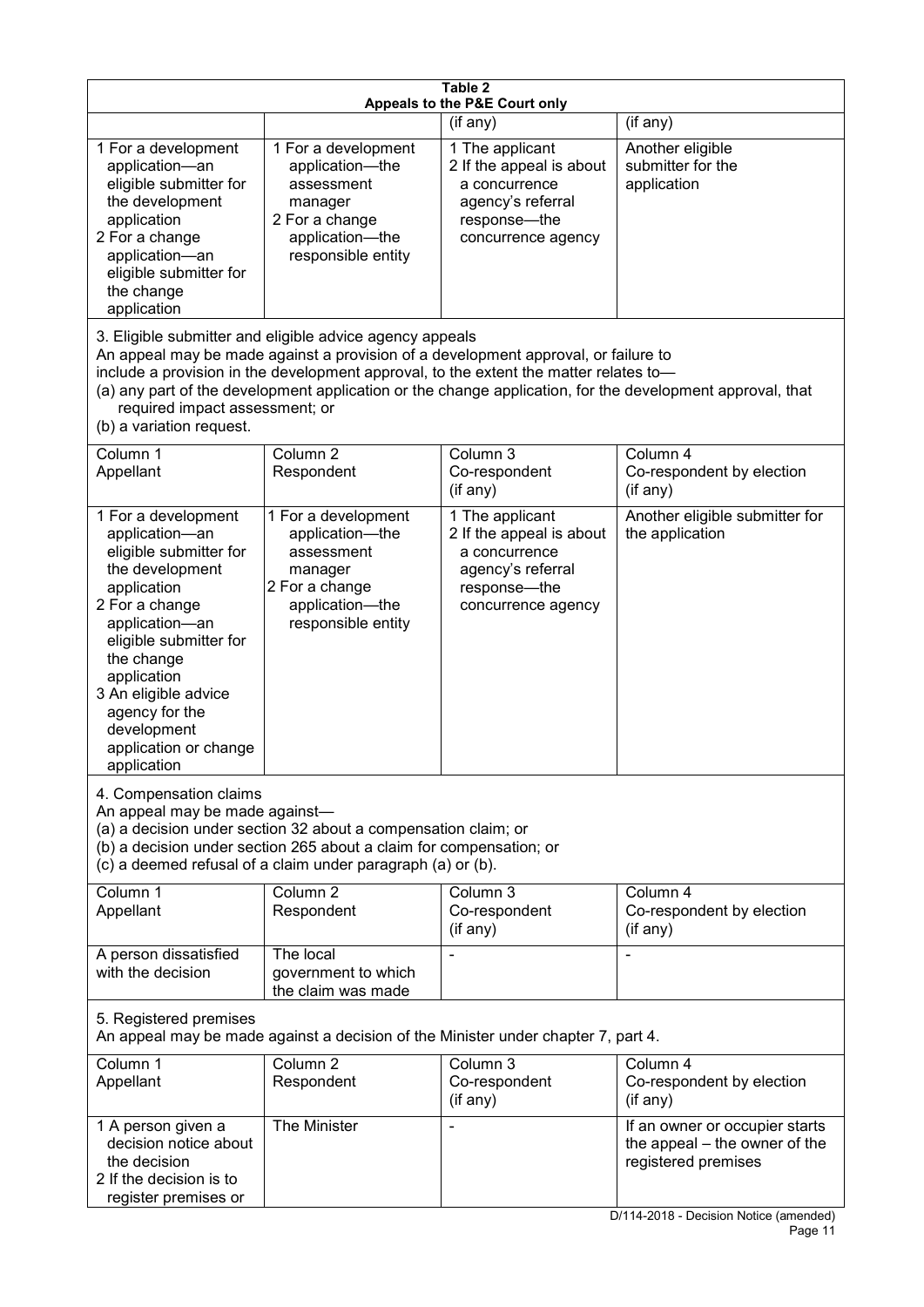| Table 2<br>Appeals to the P&E Court only                                                                                                                                                                                                                     |                                     |                                                                                                                                                                                                |                                                                                                                                                                             |
|--------------------------------------------------------------------------------------------------------------------------------------------------------------------------------------------------------------------------------------------------------------|-------------------------------------|------------------------------------------------------------------------------------------------------------------------------------------------------------------------------------------------|-----------------------------------------------------------------------------------------------------------------------------------------------------------------------------|
| renew the<br>registration of<br>premises-an owner<br>or occupier of<br>premises in the<br>affected area for the<br>registered premises<br>who is dissatisfied<br>with the decision                                                                           |                                     |                                                                                                                                                                                                |                                                                                                                                                                             |
| 6. Local laws<br>under a local law about-<br>development; or<br>(b) the erection of a building or other structure.                                                                                                                                           |                                     | An appeal may be made against a decision of a local government, or conditions applied,<br>(a) the use of premises, other than a use that is the natural and ordinary consequence of prohibited |                                                                                                                                                                             |
| Column 1<br>Appellant                                                                                                                                                                                                                                        | Column <sub>2</sub><br>Respondent   | Column 3<br>Co-respondent<br>(if any)                                                                                                                                                          | Column 4<br>Co-respondent by election<br>(if any)                                                                                                                           |
| A person who-<br>(a) applied for the<br>decision; and<br>(b) is dissatisfied with<br>the decision or<br>conditions.                                                                                                                                          | The local government                |                                                                                                                                                                                                |                                                                                                                                                                             |
|                                                                                                                                                                                                                                                              |                                     | Table 3                                                                                                                                                                                        |                                                                                                                                                                             |
| Appeals to the tribunal only<br>1. Building advisory agency appeals<br>An appeal may be made against giving a development approval for building work to the extent the building<br>work required code assessment against the building assessment provisions. |                                     |                                                                                                                                                                                                |                                                                                                                                                                             |
| Column 1<br>Appellant                                                                                                                                                                                                                                        | Column $2$<br>Respondent            | Column 3<br>Co-respondent<br>(if any)                                                                                                                                                          | Column 4<br>Co-respondent by election<br>(if any)                                                                                                                           |
| A building advisory<br>agency for the<br>development application<br>related to the approval                                                                                                                                                                  | The assessment<br>manager           | The applicant                                                                                                                                                                                  | 1 A concurrence agency for<br>the development application<br>related to the approval<br>2 A private certifier for the<br>development application<br>related to the approval |
| An appeal may be made against a decision under-<br>or<br>(b) the Plumbing and Drainage Act, part 4 or 5.                                                                                                                                                     |                                     | 3. Certain decisions under the Building Act and the Plumbing and Drainage Act                                                                                                                  | (a) the Building Act, other than a decision made by the Queensland Building and Construction Commission;                                                                    |
| Column 1<br>Appellant                                                                                                                                                                                                                                        | Column <sub>2</sub><br>Respondent   | Column 3<br>Co-respondent                                                                                                                                                                      | Column 4<br>Co-respondent by election                                                                                                                                       |
| A person who received,<br>or was entitled to<br>receive, notice of the<br>decision                                                                                                                                                                           | The person who made<br>the decision | (if any)                                                                                                                                                                                       | (if any)                                                                                                                                                                    |
| 4. Local government failure to decide application under the Building Act<br>An appeal may be made against a local government's failure to decide an application under the Building Act<br>within the period required under that Act.                         |                                     |                                                                                                                                                                                                |                                                                                                                                                                             |
| Column 1<br>Appellant                                                                                                                                                                                                                                        | Column <sub>2</sub><br>Respondent   | Column 3<br>Co-respondent                                                                                                                                                                      | Column 4<br>Co-respondent by election                                                                                                                                       |